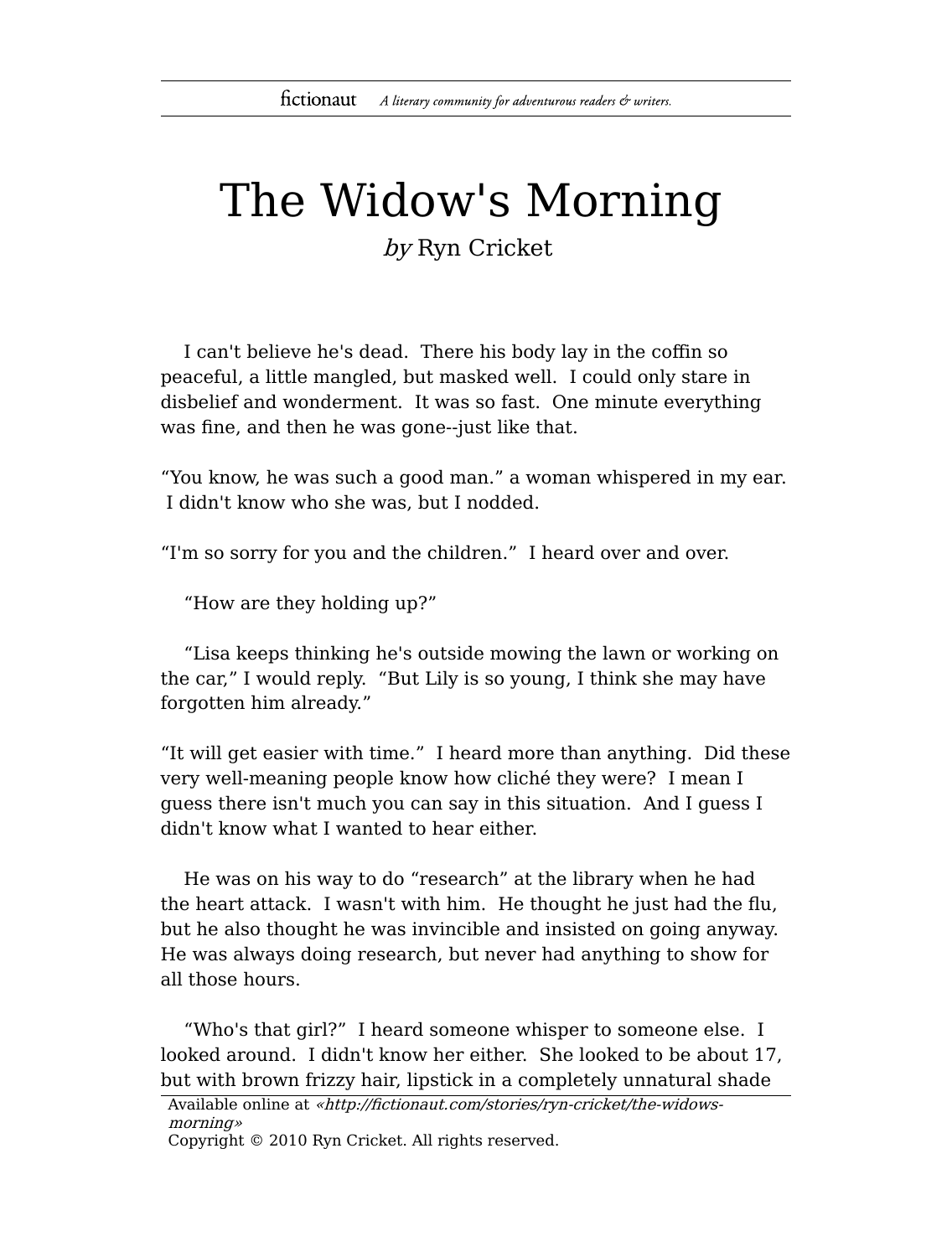of pink, and blue eye shadow put on like someone in their 60's. She didn't look at me. No direct eye contact with anyone. She went straight to his body, cried like a child, and ran out in a scene.

Whispers flew, like wild darts across the room. I didn't know what I was supposed to say. Right then, it wasn't my job to figure things out; it was my job to cry.

"What is all this research about?" I asked him one time. "What is so important that you would rather spend these hours with your computer than sleeping with or talking to me."

All he replied was, "It's none of your business."

No one was surprised that his teenage son didn't come, they haven't talked in years, but when his teenage daughter arrived, with two close friends, she wouldn't go near the casket. Maybe she was sad or scared. Maybe she didn't want to see him like that.

I was too busy getting hugs, and hand squeezes to go over and talk to her just then. She talked and giggled with her friends in the corner. Was she that removed from him, did she just not know how to show respect? I watched her through the people around me who were reciting the same things I had heard a hundred times already. All I really had to do was nod. She still laughed, giggled and texted on her phone as if she were in a school hallway. Then she stopped for a minute, walked directly to her father, and it looked like she spit in his face. I couldn't be sure. I wasn't that close, but then she walked past me with her friends right behind her, and nodded at me. I wanted to tell her I would call her, we would get together sometime, but I felt confined by well-wishers.

As I looked around, I saw all my friends and family around to support me, and be here for me, and there was no one there that I knew, just to mourn him. Most of his family or friends didn't even